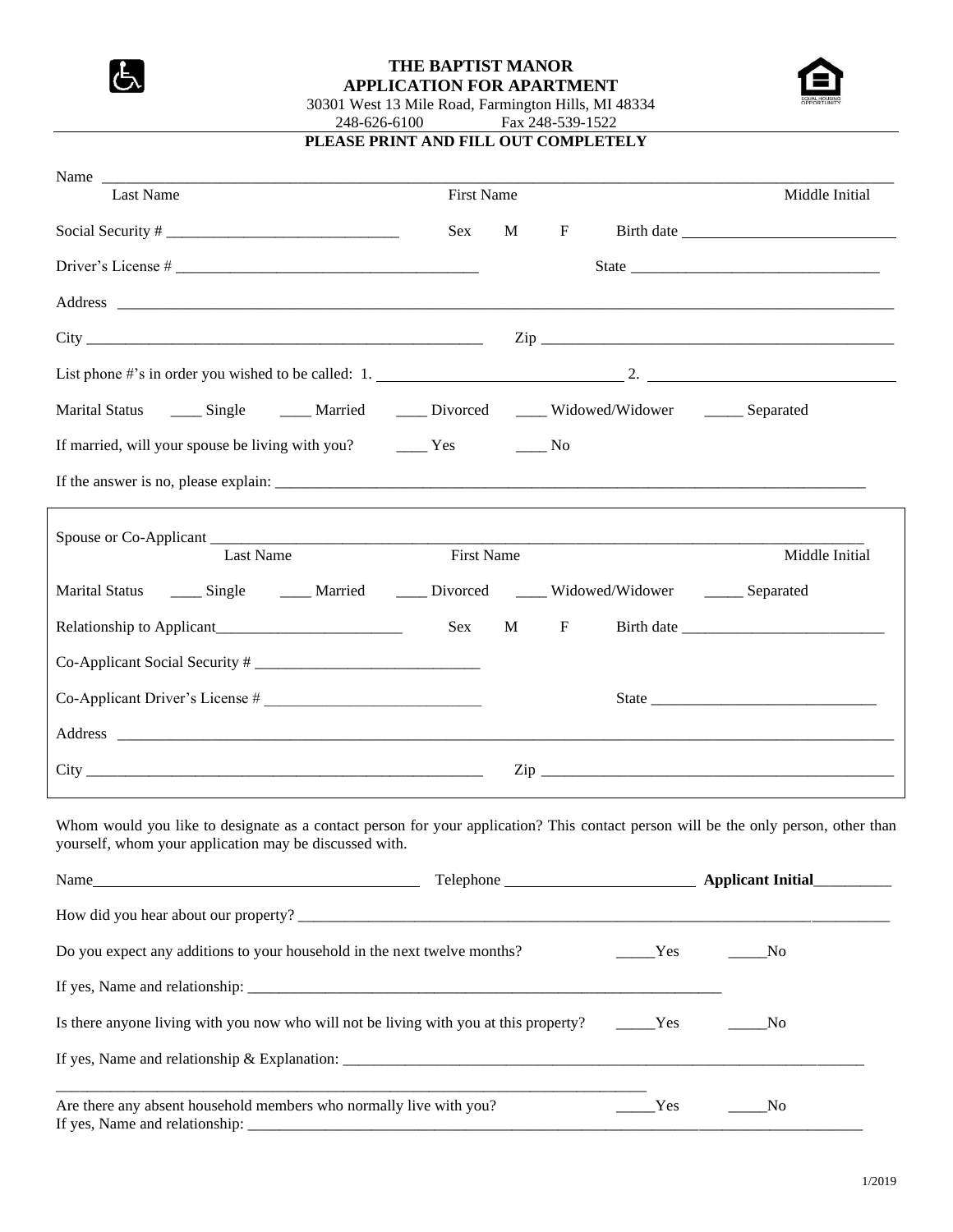| TES<br>$\sim$ NO                                                                                                       | Do you or the co-applicant have a disability, which requires an accessibility feature of a specially designed unit?                   |                                                                                                                                                                                 |
|------------------------------------------------------------------------------------------------------------------------|---------------------------------------------------------------------------------------------------------------------------------------|---------------------------------------------------------------------------------------------------------------------------------------------------------------------------------|
| Applicant: VES<br>Co Applicant<br>Co Applicant<br>Co Applicant<br>VES<br>VES<br>NO                                     | Are you and your co-applicant a citizen or national of the United States?                                                             |                                                                                                                                                                                 |
| <b>LOCATION(S) DESIRED</b><br>Alpha Gamma<br>Epsilon ________ Drake                                                    | <b>APARTMENT PREFERRED</b><br>_______ Studio _________ 1-Bedroom _______ 2-Bedroom                                                    |                                                                                                                                                                                 |
| Please provide vaccination documents from your veterinarian clinic. \$300 deposit at time of move-in. Limit of 30 lbs. |                                                                                                                                       |                                                                                                                                                                                 |
|                                                                                                                        | <b>RESIDENTIAL REFERENCES</b>                                                                                                         |                                                                                                                                                                                 |
| LIST THE PAST FIVE (5) YEARS OF HOUSING REFERENCES                                                                     |                                                                                                                                       |                                                                                                                                                                                 |
| <b>Landlord's Name/Address</b>                                                                                         | Your Address                                                                                                                          | Own/Rent Date<br>RENT TO                                                                                                                                                        |
| <u> 1989 - Johann Barbara, martin amerikan basar da</u><br>PHONE PHONE                                                 |                                                                                                                                       |                                                                                                                                                                                 |
| <b>Landlord's Name/Address</b>                                                                                         | Your Address<br><u> 1989 - Johann Barnett, fransk politik (d. 1989)</u>                                                               | Own/Rent Date                                                                                                                                                                   |
|                                                                                                                        |                                                                                                                                       |                                                                                                                                                                                 |
| <b>Landlord's Name/Address</b>                                                                                         | Your Address<br><u> 1989 - Johann Barbara, martin amerikan basar dan bagi dan bagi dalam bagi dalam bagi dalam bagi dalam bagi da</u> | Own/Rent Date                                                                                                                                                                   |
|                                                                                                                        |                                                                                                                                       |                                                                                                                                                                                 |
| List all states you or any household member have lived in.                                                             |                                                                                                                                       |                                                                                                                                                                                 |
| Have you or your co-applicant ever been evicted from rental housing? _________ YES _________ NO                        |                                                                                                                                       |                                                                                                                                                                                 |
|                                                                                                                        |                                                                                                                                       | If yes, please provide property owner's name, address, dates and details.                                                                                                       |
|                                                                                                                        | ,我们也不会有什么。""我们的人,我们也不会有什么?""我们的人,我们也不会有什么?""我们的人,我们也不会有什么?""我们的人,我们也不会有什么?""我们的人                                                      | Have you or your co-applicant ever been involved in criminal activity that posed a threat to the health, safety or welfare of others?<br>YES NO If yes, please provide details. |
|                                                                                                                        |                                                                                                                                       | Are you or any member of the household subject to a State Lifetime Sex Offender Registration Program in any state? Y or N                                                       |
|                                                                                                                        |                                                                                                                                       |                                                                                                                                                                                 |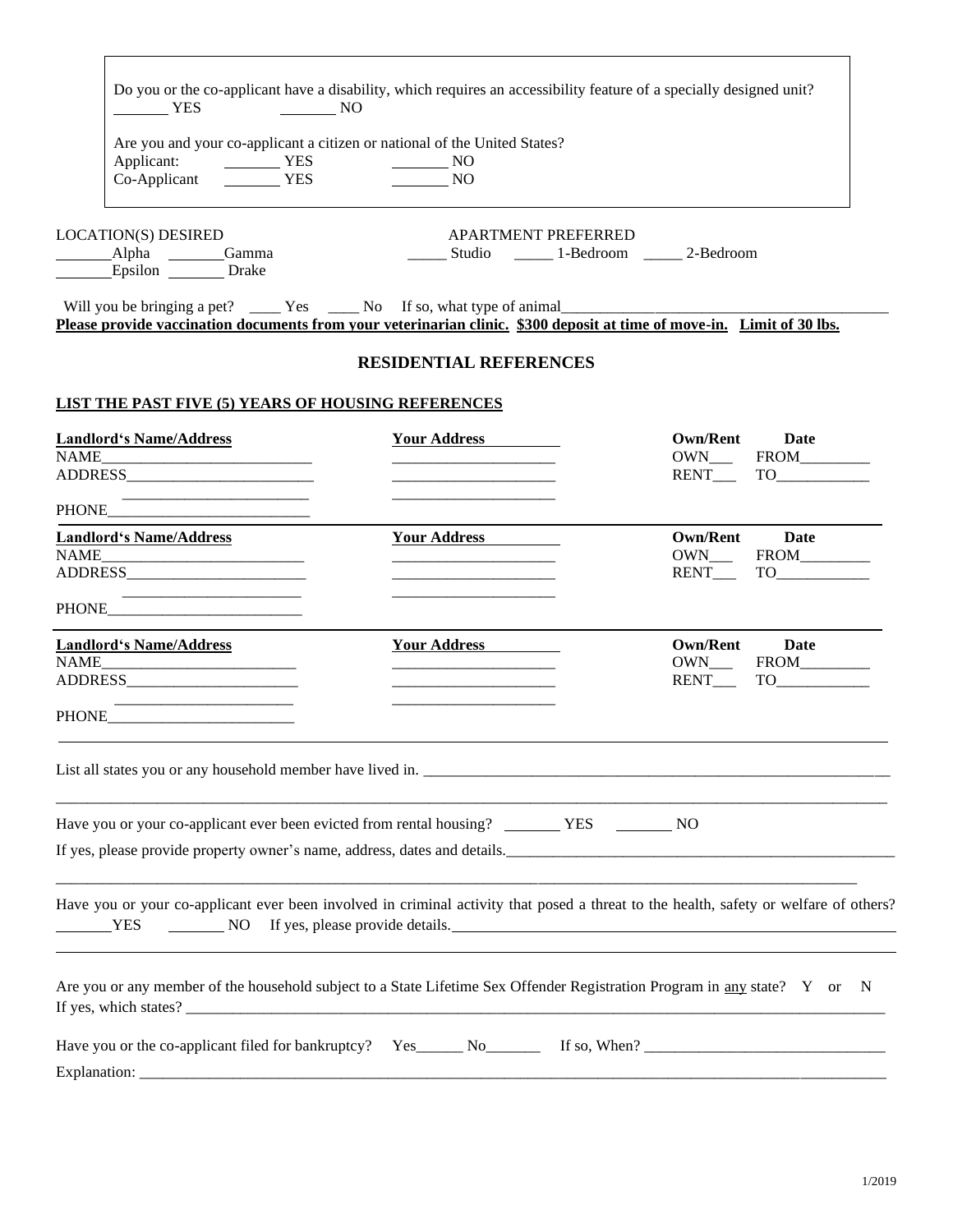## **ASSET INFORMATION** INCLUDE ASSETS HELD FOR ALL HOUSEHOLD MEMBERS. **DOES THE APPLICANT OR CO-APPLICANT HOLD:**

| <b>Checking Account?</b><br>Household Member                               | Financial Institution                                                                                                                                         | Amount        | $Yes \mid No \mid$                |
|----------------------------------------------------------------------------|---------------------------------------------------------------------------------------------------------------------------------------------------------------|---------------|-----------------------------------|
| <b>Savings Account?</b><br><b>Household Member</b>                         | <b>Financial Institution</b>                                                                                                                                  | Amount        | $Yes \Box No \Box$                |
| <b>Household Member</b>                                                    | CD's, Money Market Accounts, Treasury Bills, Cash or Other?<br><b>Financial Institution</b>                                                                   | Amount        | $Yes \mid \text{No} \mid$         |
| <b>Stocks, Bonds, or Securities?</b><br><b>Household Member</b>            | <b>Financial Institution</b>                                                                                                                                  | Amount        | Yes    <br>$\overline{\text{No}}$ |
| Trust Funds, IRA, 401K, Retirement Fund?<br><b>Household Member</b>        | <b>Financial Institution</b>                                                                                                                                  | <b>Amount</b> | $Yes \Box No \Box$                |
| Household Member                                                           | Surrendered value of Whole Life, Universal Life Insurance policy? (Not term life)<br><b>Insurance Carrier</b>                                                 | Amount        | $Yes \mid \text{No} \mid$         |
| Household Member                                                           | Real Estate, rental property, land contracts/contract for deeds? (Including your residence, trailer, land, commercial property)<br><b>Address of Property</b> | Value         | $Yes \Box No \Box$                |
| <b>Personal Property held as an investment?</b><br><b>Household Member</b> | (Including stamp/coin collections, artwork, NOT your personal belongings<br>Item                                                                              | Value         | YesH NoH                          |
| <b>Household Member</b>                                                    | Safe Deposit Box containing contents with a monetary value?<br><b>Financial Institution</b>                                                                   | Amount        | $Yes \Box No \Box$                |
| $\frac{1}{2}$ YES                                                          | Have you or any members of your household disposed of assets for less than fair market value during the past two years?<br><b>NO</b>                          |               |                                   |

\_\_\_\_\_\_\_\_\_\_\_\_\_\_\_\_\_\_\_\_\_\_\_\_\_\_\_\_\_\_\_\_\_\_\_\_\_\_\_\_\_\_\_\_\_\_\_\_\_\_\_\_\_\_\_\_\_\_\_\_\_\_\_\_\_\_\_\_\_\_\_\_\_\_\_\_\_\_\_\_\_\_\_\_\_\_\_

**Explanation\_\_\_\_\_\_\_\_\_\_\_\_\_\_\_\_\_\_\_\_\_\_\_\_\_\_\_\_\_\_\_\_\_\_\_\_\_\_\_\_\_\_\_\_\_\_\_\_\_\_\_\_\_\_\_\_\_\_\_\_\_\_\_\_\_\_\_\_\_\_\_\_\_\_\_\_\_\_\_\_\_\_\_\_\_\_\_\_\_\_\_\_\_\_**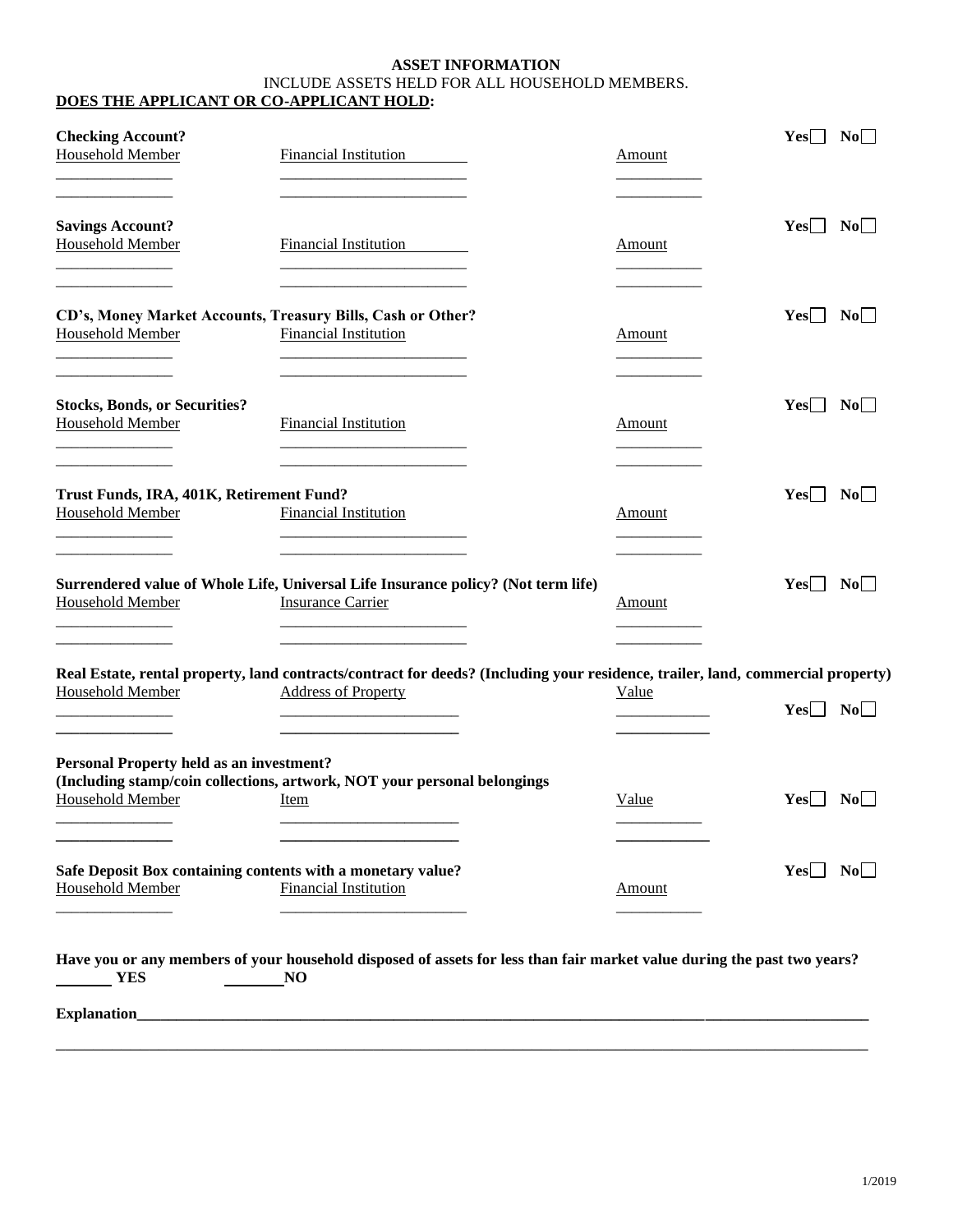## **INCOME INFORMATION FOR APPLICANT AND CO APPLICANT For the next 12 months, do YOU or the CO APPLICANT expect to receive income from any of the following?**

| Social Security, SSI or any other payment from Social Security Office?<br>Household Member                           | SS or SSI                     | Amount        | Weekly/Monthly/Yearly | $Yes \Box No \Box$ |           |
|----------------------------------------------------------------------------------------------------------------------|-------------------------------|---------------|-----------------------|--------------------|-----------|
| <b>Regular payments from Veteran's benefits?</b><br><b>Household Member</b>                                          | Source of Benefit             | Amount        | Weekly/Monthly/Yearly | $Yes \mid No$      |           |
| <b>Regular payments from Pension, Retirement or Annuity accounts?</b><br>Household Member                            | Source of Benefit             | Amount        | Weekly/Monthly/Yearly | $Yes \Box No \Box$ |           |
| Employment wages or salaries (Include overtime, tips, and bonuses, commissions received in CASH)<br>Household Member | Name of Company               | Amount        | Weekly/Monthly/Yearly | $Yes \mid No \mid$ |           |
| Self-Employment? (Include overtime, tips, and bonuses, commissions received in CASH)<br>Household Member             | Type of Business              | Amount        | Weekly/Monthly/Yearly | Yes                | $\bf{No}$ |
| <b>Disability, Death Benefits or Life Insurance Dividends?</b><br>Household Member                                   | Source of Benefit             | Amount        | Weekly/Monthly/Yearly | Yes                | $\bf No$  |
| Public Assistance, General Relief, AFDC, TANF (Temporary Assistance for Needy Families)<br>Household Member          | Caseworker                    | Amount        | Weekly/Monthly/Yearly | $Yes \mid No \mid$ |           |
| Regular pay as member of the Armed Forces/Military?<br><b>Household Member</b>                                       | <b>Base Name &amp; Branch</b> | Amount        | Weekly/Monthly/Yearly | $Yes$              | $\bf No$  |
| <b>Unemployment Benefits or Workman's Compensation?</b><br><b>Household Member</b>                                   | Caseworker                    | Amount        | Weekly/Monthly/Yearly | Yes                | No        |
| Child Support or Alimony? PLEASE PROVIDE A COPY OF COURT ORDER<br>Household Member                                   | Name of Payer                 | Amount        | Weekly/Monthly/Yearly | Yes                | $\bf No$  |
| Regular payments from a severance package?<br><b>Household Member</b>                                                | Source of Benefit             | Amount        | Weekly/Monthly/Yearly | $Yes \mid No \mid$ |           |
| Regular payments from any type of settlement?<br>Household Member                                                    | Source of Benefit             | <b>Amount</b> | Weekly/Monthly/Yearly | $Yes$              | No        |
|                                                                                                                      |                               |               |                       |                    |           |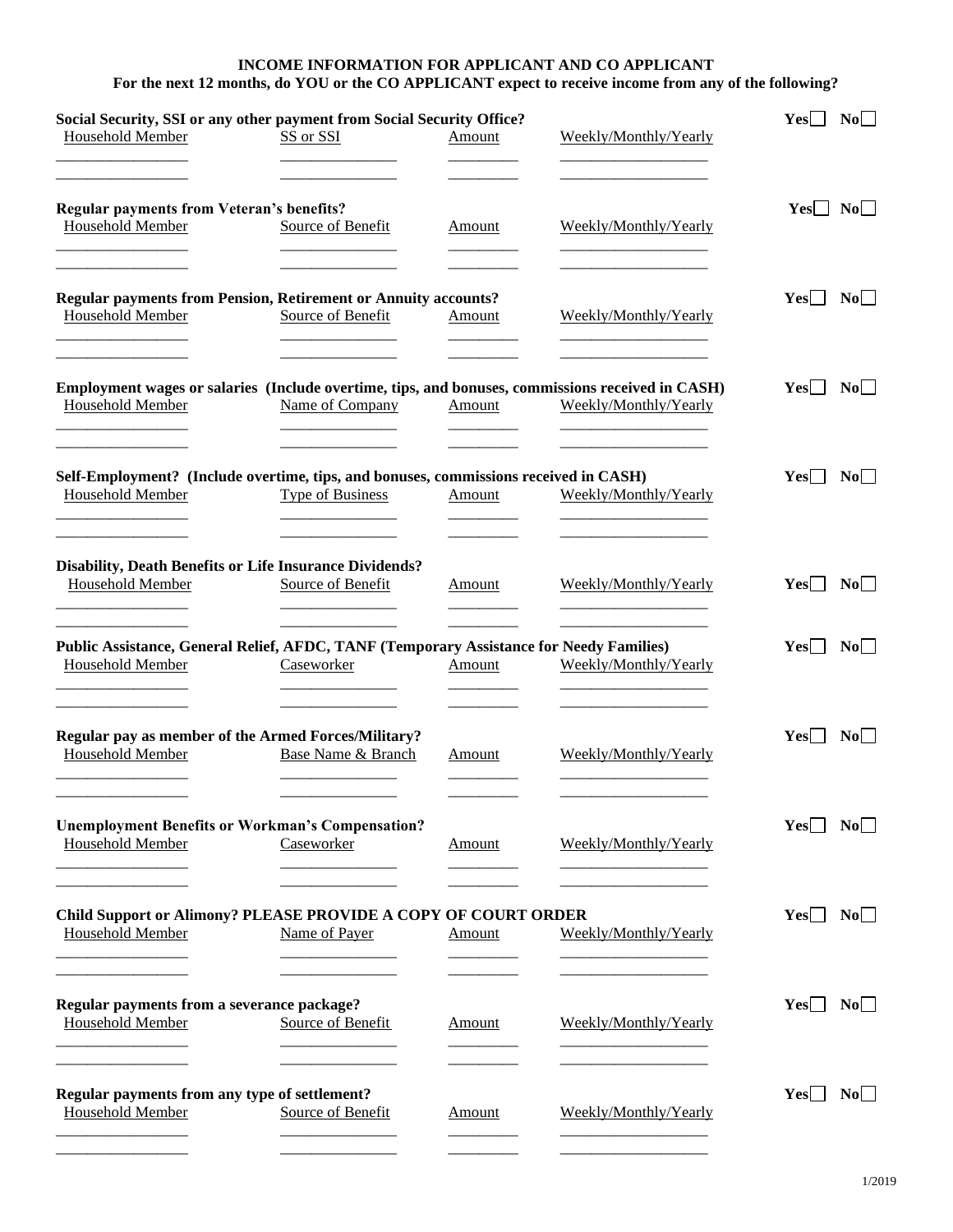| utilities, credit card bills, rent or mortgage payments, medication, anything EXCEPT FOOD.)<br>Household Member                                                                                                                                                                                                                      | Source of Benefit                | Amount          | Regular gifts or payments from anyone outside the home? (This includes any regular payments of living expenses such as<br>Weekly/Monthly/Yearly | Yes    <br>No        |
|--------------------------------------------------------------------------------------------------------------------------------------------------------------------------------------------------------------------------------------------------------------------------------------------------------------------------------------|----------------------------------|-----------------|-------------------------------------------------------------------------------------------------------------------------------------------------|----------------------|
| Regular payments from lottery winnings or inheritances?<br><b>Household Member</b>                                                                                                                                                                                                                                                   | Source of Benefit                | Amount          | Weekly/Monthly/Yearly                                                                                                                           | Yes    <br>$\bf{No}$ |
| Any other income sources or types not listed?<br>Household Member                                                                                                                                                                                                                                                                    | Source of Benefit                | Amount          | Weekly/Monthly/Yearly<br><u> 1980 - Johann Barbara, martin a</u>                                                                                | Yes<br>No            |
| Regular payments from a pension, retirement account or social program from a FOREIGN COUNTRY?<br>Household Member                                                                                                                                                                                                                    | Source of Benefit                | Amount          | Weekly/Monthly/Yearly                                                                                                                           | $Yes \Box No \Box$   |
| Does anyone in your household expect a change to your income in the next 12 months?                                                                                                                                                                                                                                                  |                                  |                 |                                                                                                                                                 | $Yes \Box No \Box$   |
| Are you or the co-applicant a Permanent Legal Alien sponsored by a US Citizen?<br>If YES, Household Member<br>If YES, what is the name and address of the sponsor who signed the Affidavit of Sponsorship I-864?<br>Estimate the total YOU pay for the following expenses per year. (if sponsored, How much is paid on your behalf?) |                                  | <b>EXPENSES</b> |                                                                                                                                                 | $Yes \Box No \Box$   |
| Health Insurance (do not include Medicare)<br><b>Household Member</b>                                                                                                                                                                                                                                                                | Provider Name and Address        |                 | <b>Yearly Amount</b>                                                                                                                            | $Yes \mid No$        |
| <b>Prescriptions</b><br>Household Member                                                                                                                                                                                                                                                                                             | <b>Pharmacy Name and Address</b> |                 | <b>Yearly Amount</b>                                                                                                                            | Yes<br>$\bf{No}$     |
| <b>Doctor Co-payments</b><br><b>Household Member</b>                                                                                                                                                                                                                                                                                 | Physician's Name and Address     |                 | <b>Yearly Amount</b>                                                                                                                            | No<br>Yes            |
| <b>Dental Expenses</b><br>Household Member                                                                                                                                                                                                                                                                                           | Dentist's Name and Address       |                 | <b>Yearly Amount</b>                                                                                                                            | Yes<br>No            |
| <b>Eyeglasses and Optical Expenses</b><br>Household Member                                                                                                                                                                                                                                                                           | Physician's Name and Address     |                 | <b>Yearly Amount</b>                                                                                                                            | Yes<br>No            |
|                                                                                                                                                                                                                                                                                                                                      |                                  |                 |                                                                                                                                                 |                      |